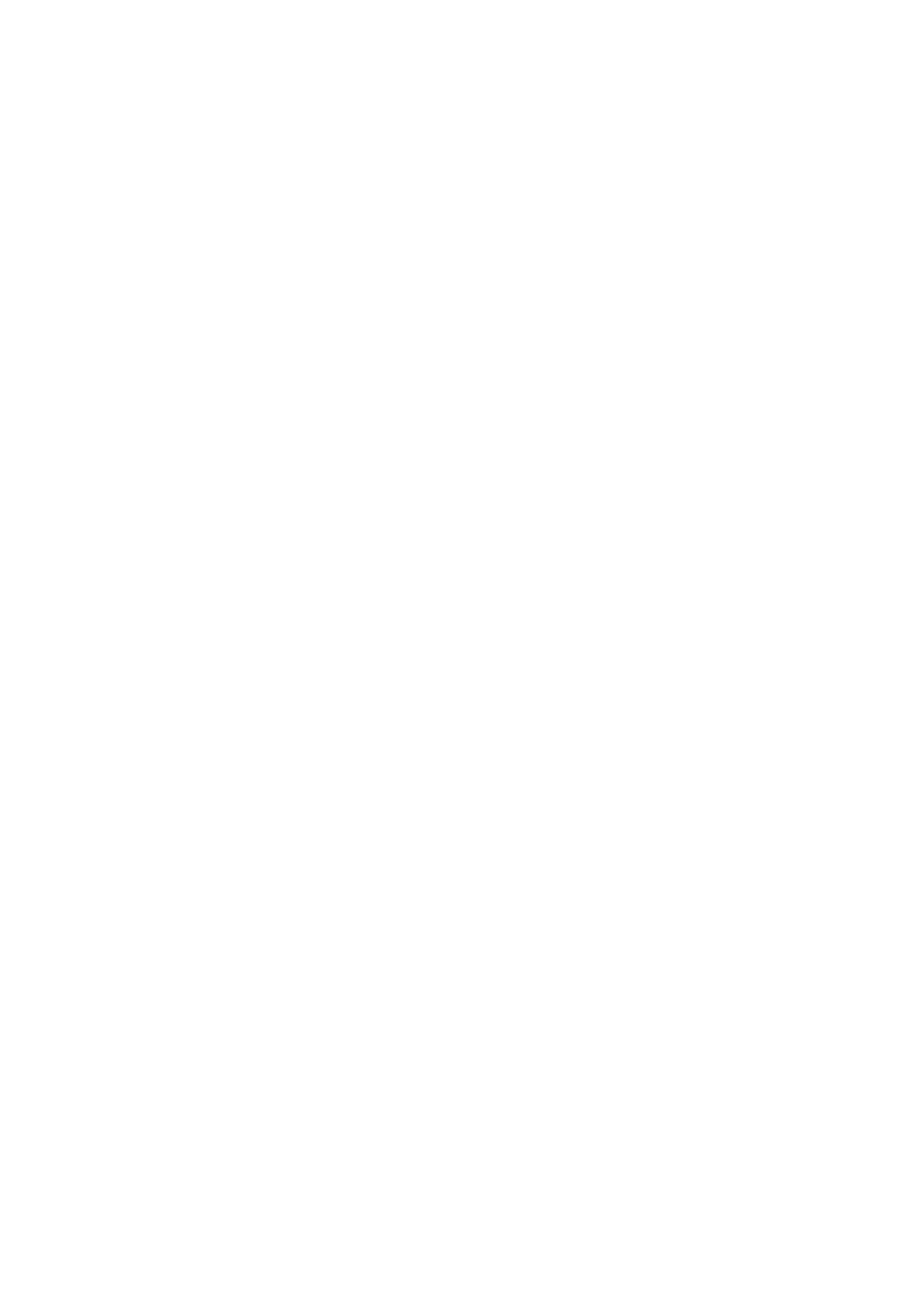### **NAVAL ARCHITECTURE**

### **Attempt SIX questions only**

### **All questions carry equal marks**

#### **Marks for each part question are shown in brackets**

1. A spade type rudder, supported only at the rudder head, has a depth of 3.6 m, with the following widths at equal intervals commencing from the top of the rudder:

2.10 m, 2.05 m, 1.80 m, 1.45 m and 1.00 m

The top of the rudder is 0.4 m from the bearing at the rudder head.

The centre of effort of the rudder can be taken to act at the vertical centroid of the rudder and at a distance of 0.15 m from the axis of rotation.

The force on the rudder  $(F_n)$ , normal to the plane of the rudder is given by the expression:

|        |   |                           | $F_n = 18 A v^2 \alpha$ newtons |
|--------|---|---------------------------|---------------------------------|
| Where: | A | $\mathbf{r} = \mathbf{r}$ | rudder area $(m2)$              |
|        | v | $=$                       | ship speed $(m/s)$              |
|        | α |                           | rudder angle (degrees)          |
|        |   |                           |                                 |

The equivalent twisting moment  $(T_E)$  is given by:

$$
\mathcal{T}_{E} = M + \sqrt{M^2 + T^2}
$$

Where:  $M =$  bending moment<br> $T =$  twisting moment twisting moment

Calculate the required diameter of the rudder stock, assuming a maximum allowable stress of 70 MN/ $m^2$ , for a ship speed of 18 knots and rudder angle 35 $^{\circ}$ . (16)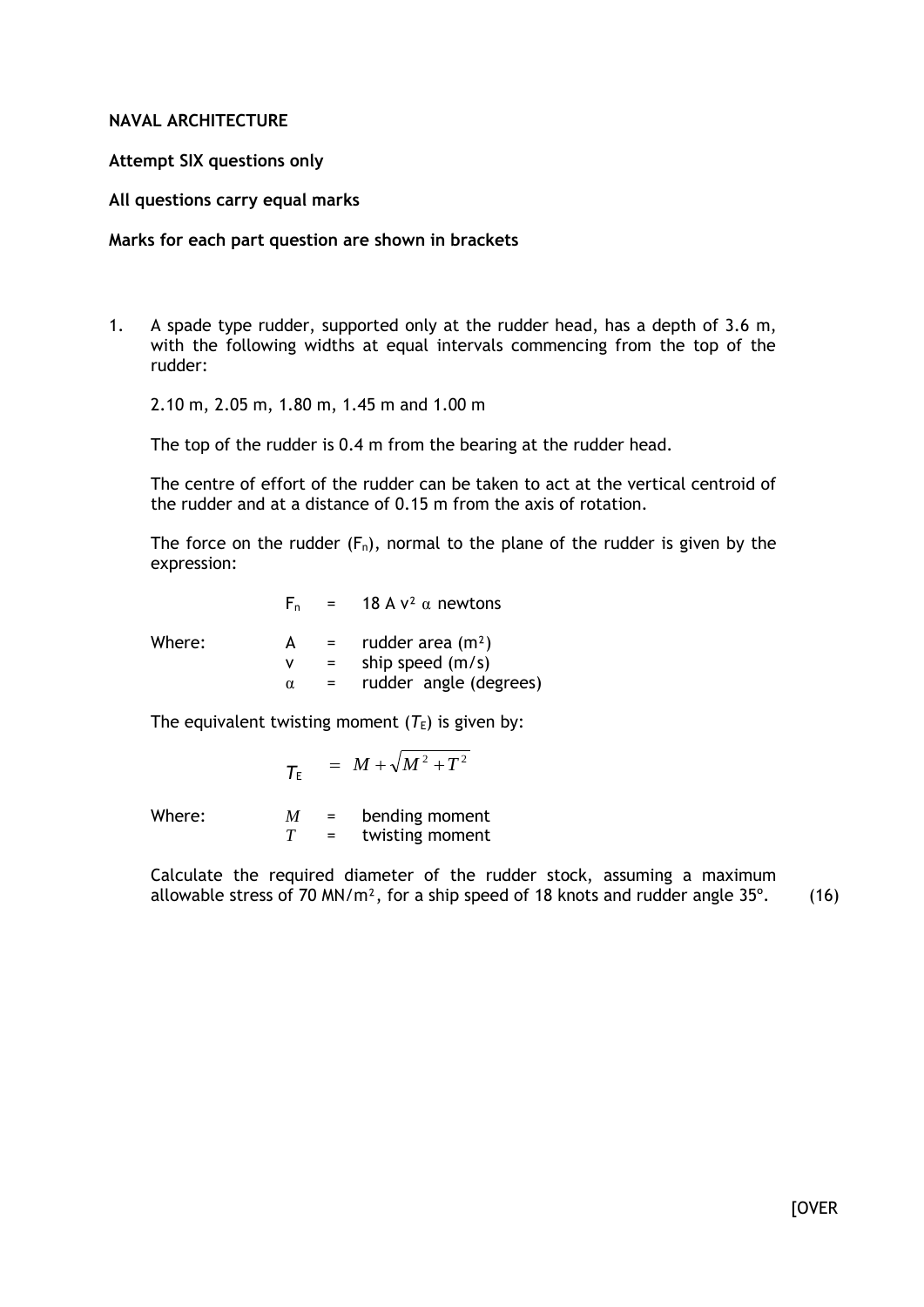2. A vessel floating in sea water of density 1025 kg/m<sup>3</sup> with a displacement of 6600 tonne has the following particulars:

| Mean draught                                            | 7.0 <sub>m</sub> |
|---------------------------------------------------------|------------------|
| Centre of buoyancy above the keel (KB)                  | 3.845 m          |
| Transverse metacentre above the centre of buoyancy (BM) | $4.025 \; m$     |
| Transverse metacentric height (GM)                      | $0.850 \; m$     |
| Tonne per centimetre immersion (TPC)                    | 16               |

Assuming the vessel to be wall-sided over the affected range of draught, calculate the mass to be added to the vessel at a KG of 2.5 m, to give a final transverse metacentric height of 1.2 m. (16)

3. A ship of length 136 m has a light displacement of 4850 tonne with the longitudinal centre of gravity 1.64 m aft of midships.

| Load               | Mass (tonne) | Lcg from midships (m) |
|--------------------|--------------|-----------------------|
| Cargo              | 3820         | 36.55 forward         |
| Cargo              | 3600         | 31.65 aft             |
| Oil Fuel           | 750          | 3.50 forward          |
| <b>Fresh Water</b> | 120          | 54.25 forward         |
| Stores etc         | 60           | 45.40 aft             |

Loading now takes place as given in Table Q3:

## Table Q3

Determine the final end draughts of the vessel in sea water of density 1025 kg/ $m<sup>3</sup>$  using the relevant data extracted from the hydrostatic curves provided on Worksheet Q3. (16)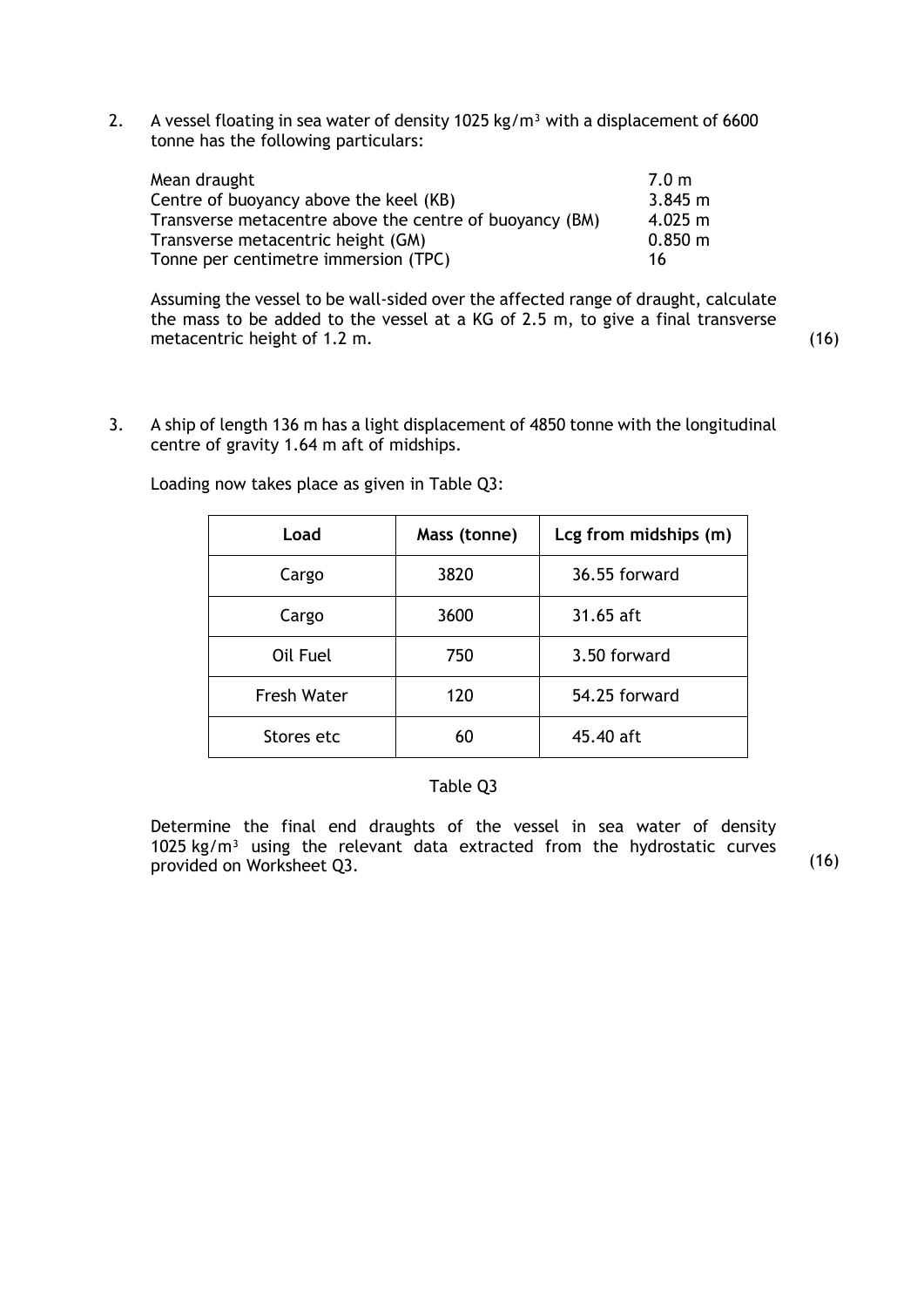4. A ship of displacement 6600 tonne in sea water of density of 1025 kg/m<sup>3</sup> has a breadth of 16 m and a draught of 5.6 m.

The area of waterplane is 1600  $m^2$ , KB is 3.4 m, KG is 5.1 m and the second moment of area of the waterplane about the centreline is 23180  $m^4$ .

A rectangular wing tank of length 12 m and breadth 4 m is situated above a double bottom of depth 1.2 m as shown in Fig Q4.

Calculate the angle of heel that would occur if the wing tank were bilged. (16)



Fig Q4

- 5. A ship has a length of 130 m and floats in the sea water of density 1025 kg/m<sup>3</sup>. A model of this ship has a length of 5 m and a wetted surface area of 6  $m^2$ . The model has a total resistance of 45 N when towed at 1.85 m/s in fresh water of density 1000 kg/m<sup>3</sup>.
	- (a) Using the data below, calculate EACH of the following:

| (i)                                               | the ratio of residuary resistance to total resistance for the model;                                                                                                                                  | (5) |
|---------------------------------------------------|-------------------------------------------------------------------------------------------------------------------------------------------------------------------------------------------------------|-----|
|                                                   | (ii) the ratio of residuary resistance to total resistance for the ship at the<br>corresponding speed.                                                                                                | (8) |
| (b) State why the two ratios should be different. |                                                                                                                                                                                                       | (3) |
|                                                   | The frictional coefficient for the model in fresh water is 1.694<br>The frictional coefficient for the ship in sea water is 1.418<br>Speed in $m/s$ with the speed index (n) for ship and model 1.825 |     |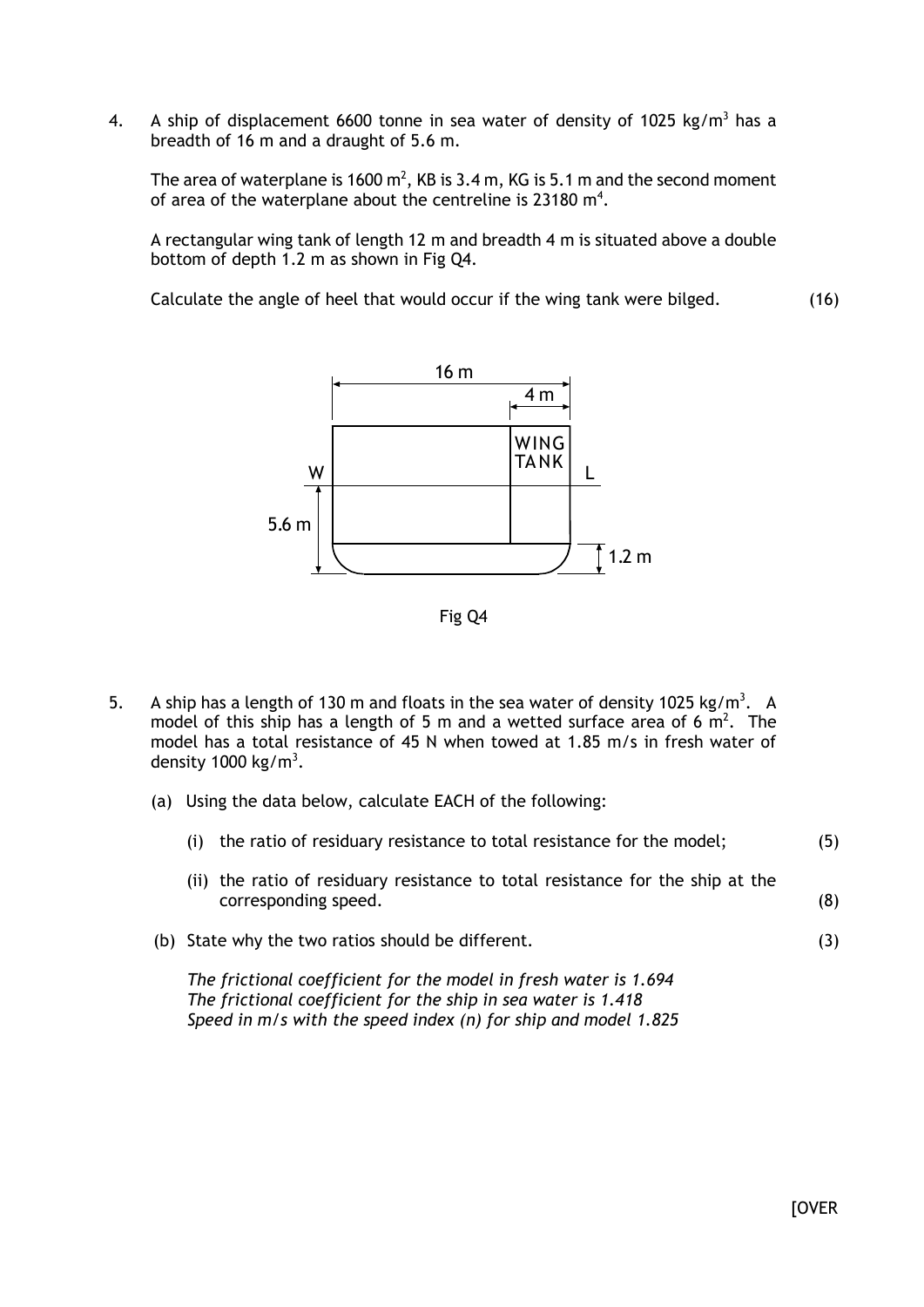6. A model propeller of mean pitch 0.4 m, is tested in a tank under conditions of constant speed of advance 2 m/s in fresh water of density 1000 kg/m<sup>3</sup> and the results for a range of rotational speeds are as shown in Table Q6.

| Revs/sec       |      |      | 8    |      | 10   |
|----------------|------|------|------|------|------|
| Thrust (N)     | 165  | 245  | 355  | 490  | 685  |
| Torque<br>(Nm) | 13.5 | 16.0 | 23.5 | 34.4 | 52.2 |

## Table Q6

- (a) Plot a curve of propeller efficiency against real slip. (12)
- (b) Determine EACH of the following at maximum propeller efficiency:

| (i) real slip;         |  |
|------------------------|--|
| (ii) rotational speed. |  |

7. A box shaped barge of length 70 m has a hull mass of 420 tonne which is evenly distributed throughout its length.

Bulkheads are located 5 m from the barge ends to form peak tanks which are empty.

The remainder of the barge is divided by two transverse bulkheads to form three holds of equal length.

These holds are loaded with a total of 1680 tonne of level stowed bulk cargo, 480 tonne of which is loaded in the centre hold and the remainder is equally distributed in the other two holds.

Draw EACH of the following curves on a base of ship length:

| (a) | weight and buoyancy curves; | (5) |
|-----|-----------------------------|-----|
|     | (b) load curve;             | (3) |
|     | (c) shear force curve;      | (4) |
| (d) | bending moment curve.       | (4) |